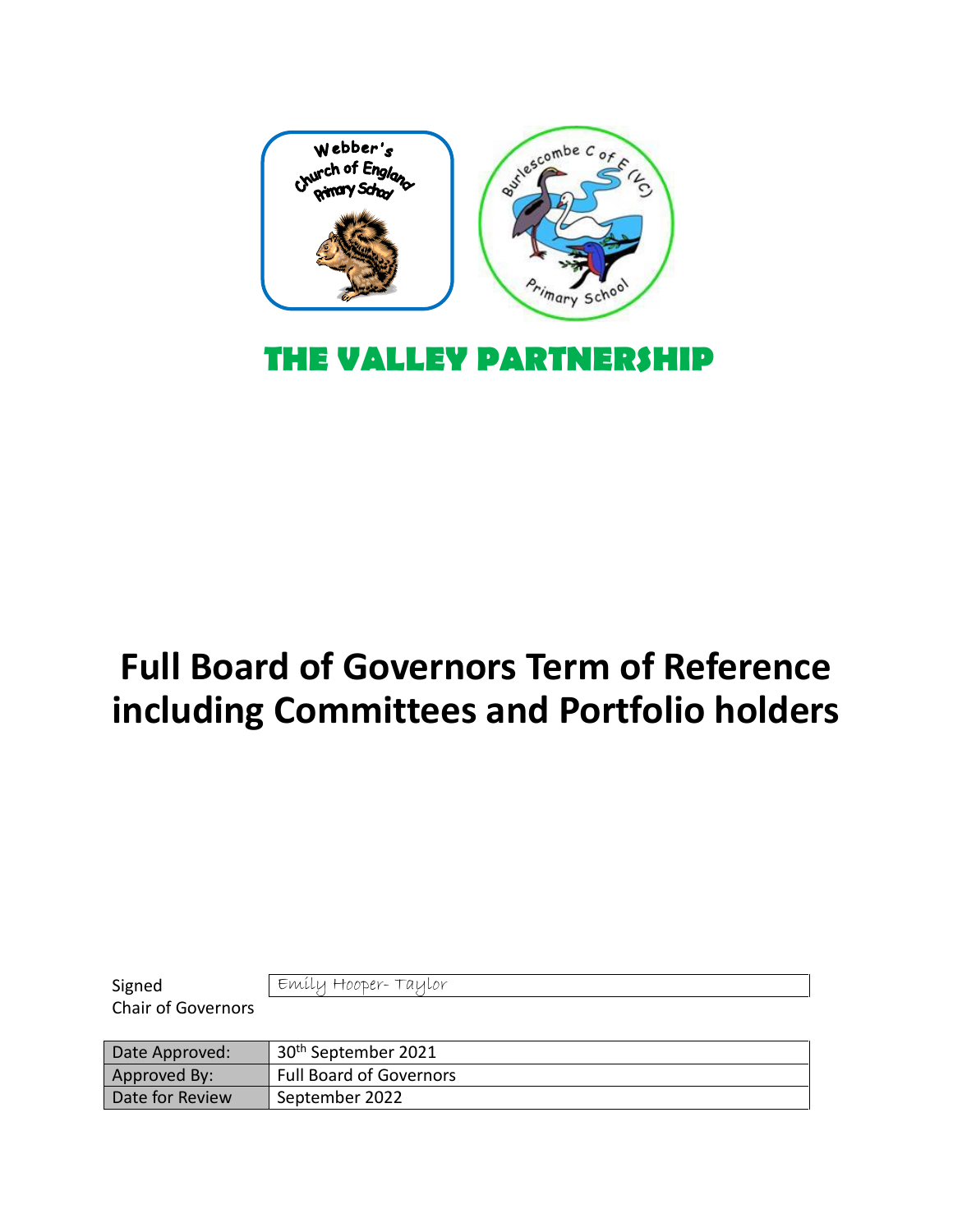### **GENERIC TERMS OF REFERENCE FOR ALL COMMITTEES AND PORTFOLIO HOLDERS**

*The Governing Board needs to take a strategic role, act as a critical friend to the school and be accountable for its decisions. It should set aims and objectives and review, agree and monitor policies, targets and priorities. Governing Board meetings will be open to the public with Minutes available except for Part II business. In the event of a tied vote the Chair or Acting Chair/Vice Chair will have a second or casting vote.* 

- *The Governing Board will:*
- Hold at least 3 meetings per year- one per term
- Appoint or remove the clerk and undertake their appraisal
- Elect a Chair and Vice Chair at the first meeting
- Advise all parents of any parent governor vacancies, all staff of staff governor vacancies
- Ensure statutory information is sent to parents
- Annually ratify the School's Self Evaluation Form
- Set dates of meetings for the year ahead
- Note term dates for the academic year and agree the occasional days
- Receive Executive Headteacher reports
- Review and monitor assessment/progress/national test results
- Review the level of exclusions
- Monitor attendance of pupils/staff/governors
- Review, adopt and monitor a Freedom of Information Policy
- Review, agree and monitor School Development Plan
- If required, consider the suspension of a governor
- Provide induction for new governors
- Encourage governors to visit school and to review, adopt and monitor a governors' visit policy and feedback procedure
- Review, adopt and monitor the procedures for dealing with complaints from parents/carers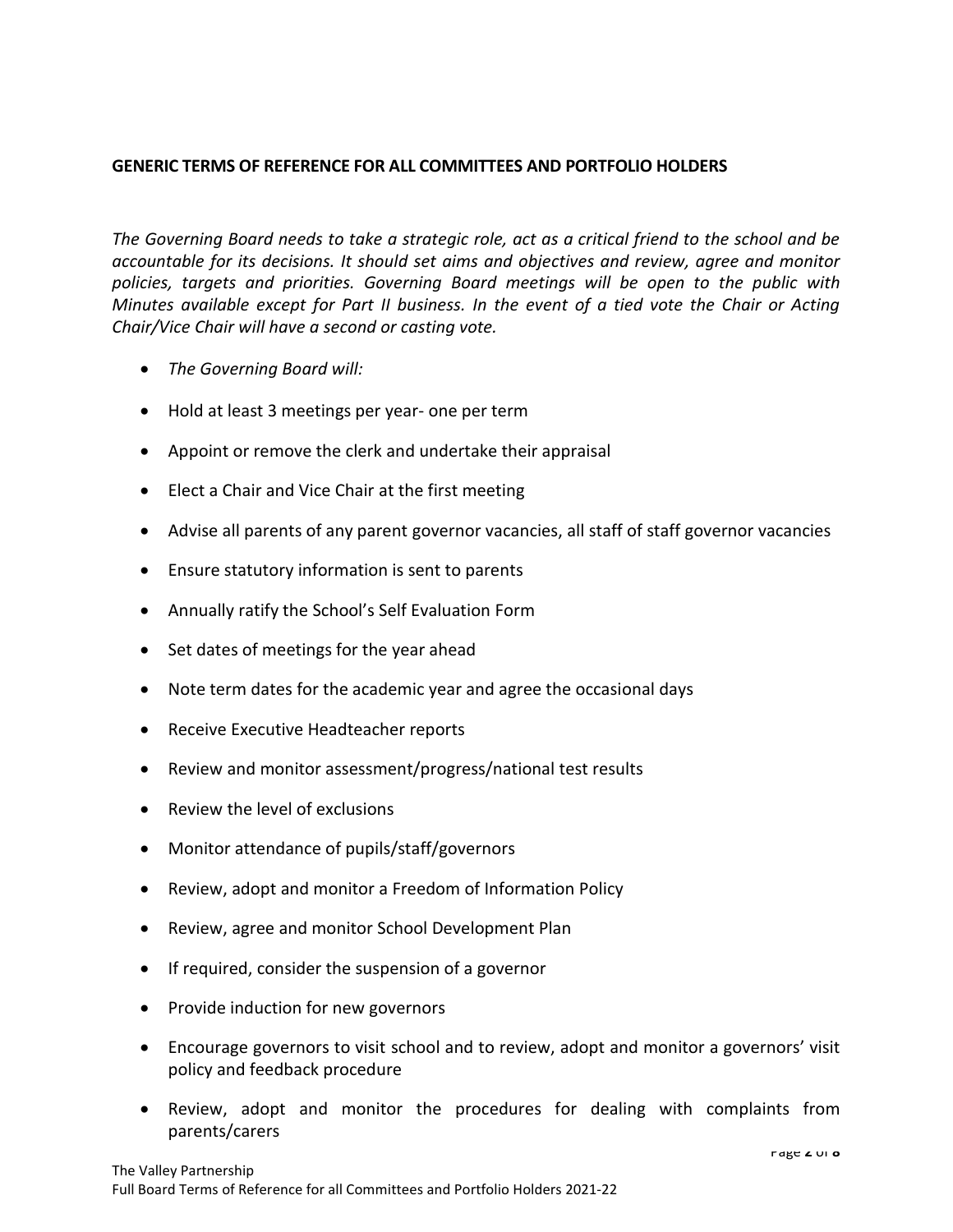• Annually elect governor portfolio holders for the following responsibilities:

#### **Resources**

- ➢ Finance
- ➢ Personnel
- ➢ GDPR
- ➢ Health and Safety & Premises,

### **Teaching and Learning**

- ➢ SEND/Inclusion, G&T and PP,
- $\triangleright$  Safeguarding
- ➢ Curriculum
- ➢ School development, improvement & Standards
- $\triangleright$  Community and Parent links
- ➢ Ethos
- Ensure at least 2 governors are appointed and trained to complete the Executive Headteacher's Performance Management
- Ensure Governors are appointed to the sub-committees as listed below
- Maintain and update annually a file of pecuniary interest declarations of eligibility
- Review, adopt and monitor a governors' expenses policy
- Review annually the delegation of functions of the Governing Board, committee structure and portfolio holders
- Review annual cycle of governor business including policy review and standing items
- Organise support and training for governors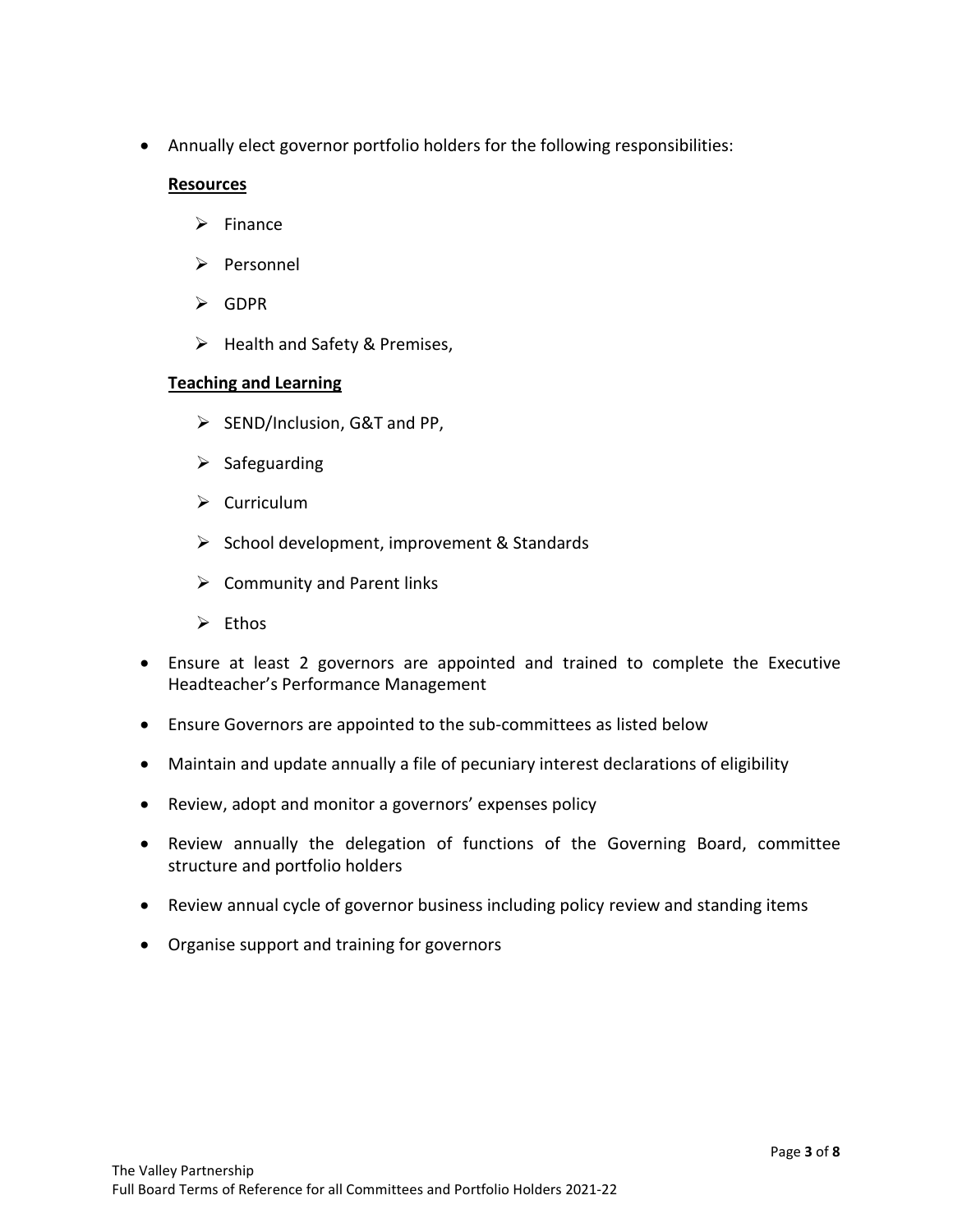# **At the first meeting of the Governing Board in each academic year, the Governing Board should:**

- Consider and confirm the roles and remit of Committees and portfolio holders. These currently are:
	- **a) The Resources Portfolios (R):**

# **Summary of Areas and responsibilities**

| <b>Portfolio Area</b>                                       | <b>Lead Portfolio holder for the</b><br>agreed year | <b>Support and embedded</b><br>committee                                                                                                                                                                                                                                                                                                                                                                                             |
|-------------------------------------------------------------|-----------------------------------------------------|--------------------------------------------------------------------------------------------------------------------------------------------------------------------------------------------------------------------------------------------------------------------------------------------------------------------------------------------------------------------------------------------------------------------------------------|
| <b>Finance Portfolio</b><br>Personnel                       | Justin Goad<br><b>Emily Hooper-Taylor</b>           | <b>Pay and Performance</b><br><b>Committee Lead of</b><br>Pay and Performance (PPC)<br>committee<br><b>Justin Goad</b><br><b>Emily Hooper-Taylor</b><br><b>Richard Wiltshire</b><br><b>Executive Headteacher's</b><br><b>Appraisals lead on</b><br>(EHTAC) Committee:<br>For 2021-22 academic year whist<br>in a management partnership<br>with Alumnis MAT, Alumnis will<br>conduct the Interim Executive<br>Headteacher appraisal. |
| <b>Premises, Security and</b><br><b>Health &amp; Safety</b> | <b>Richard Wiltshire</b>                            |                                                                                                                                                                                                                                                                                                                                                                                                                                      |
| <b>GDPR</b>                                                 | <b>Emily Hooper-Taylor</b>                          |                                                                                                                                                                                                                                                                                                                                                                                                                                      |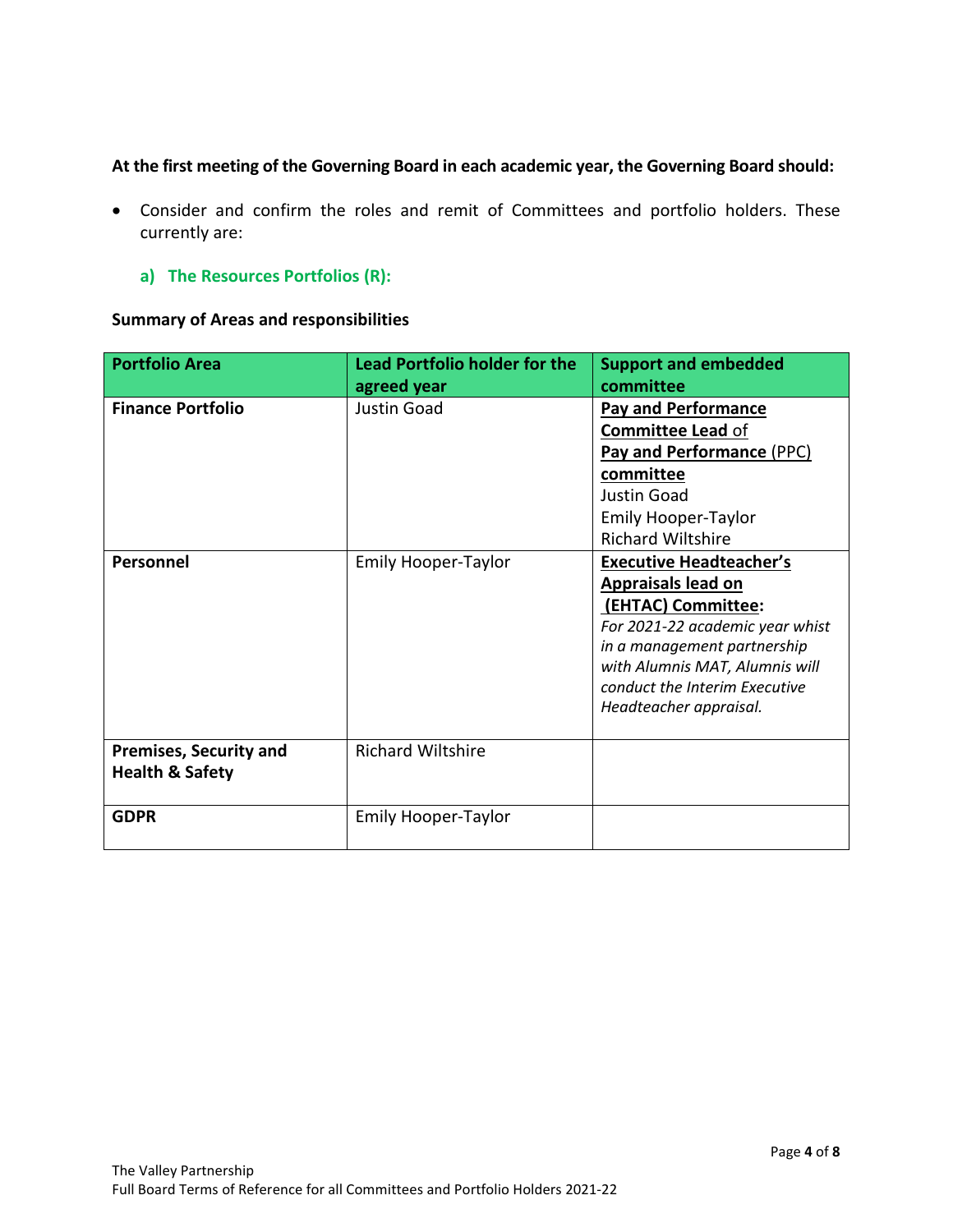# **b) The Teaching and Learning Portfolios (T&L**):

#### **Summary of Areas and responsibilities**

| <b>Area</b>                                    | <b>Lead Portfolio holder for the</b><br>agreed year | <b>Support and embedded</b><br>committees |
|------------------------------------------------|-----------------------------------------------------|-------------------------------------------|
| <b>Curriculum</b>                              | Robert Roffey                                       |                                           |
| Inclusion, SEND, G&T &<br><b>Pupil Premium</b> | Ophelia Lindley                                     | Sue Rowland                               |
| <b>School Development,</b>                     | Sue Rowland                                         | <b>Standards Monitoring</b>               |
| <b>Improvement and standards</b>               |                                                     | Committee:                                |
|                                                |                                                     | Sue Rowland                               |
|                                                |                                                     | Ophelia Lindley                           |
|                                                |                                                     | Gary Bladon                               |
|                                                |                                                     | Robert Roffey                             |
|                                                |                                                     | Janine Whitlock                           |
| <b>Community and Parent Links</b>              | <b>TBC</b>                                          |                                           |
| Safeguarding                                   | Sue Rowland                                         |                                           |
| <b>Ethos</b>                                   | Glyn Lewry                                          | <b>Ethos Committee:</b>                   |
|                                                |                                                     | Glyn Lewry                                |
|                                                |                                                     | Janine Whitlock                           |
|                                                |                                                     | Ophelia Lindley                           |
|                                                |                                                     | Gary Bladon                               |

### **c) The First Committee-** relating to personnel issues

| <b>First Committee Lead</b> | <b>First Committee:</b>        |
|-----------------------------|--------------------------------|
|                             | As needs dictates and terms of |
|                             | reference                      |

**d) The Second/Appeals/pupil discipline Committee-**relating to appeals, exclusions and complaints

| Second/appeals committee | Depending on composition of | Committee:                     |
|--------------------------|-----------------------------|--------------------------------|
| Lead                     | first committee             | As needs dictates and terms of |
|                          |                             | reference, depending on        |
|                          |                             | composition of first committee |
|                          |                             |                                |

#### **e) Management Partnership Committee**

| Management partnership | Committee:  |
|------------------------|-------------|
| Committee Lead         | Justin Goad |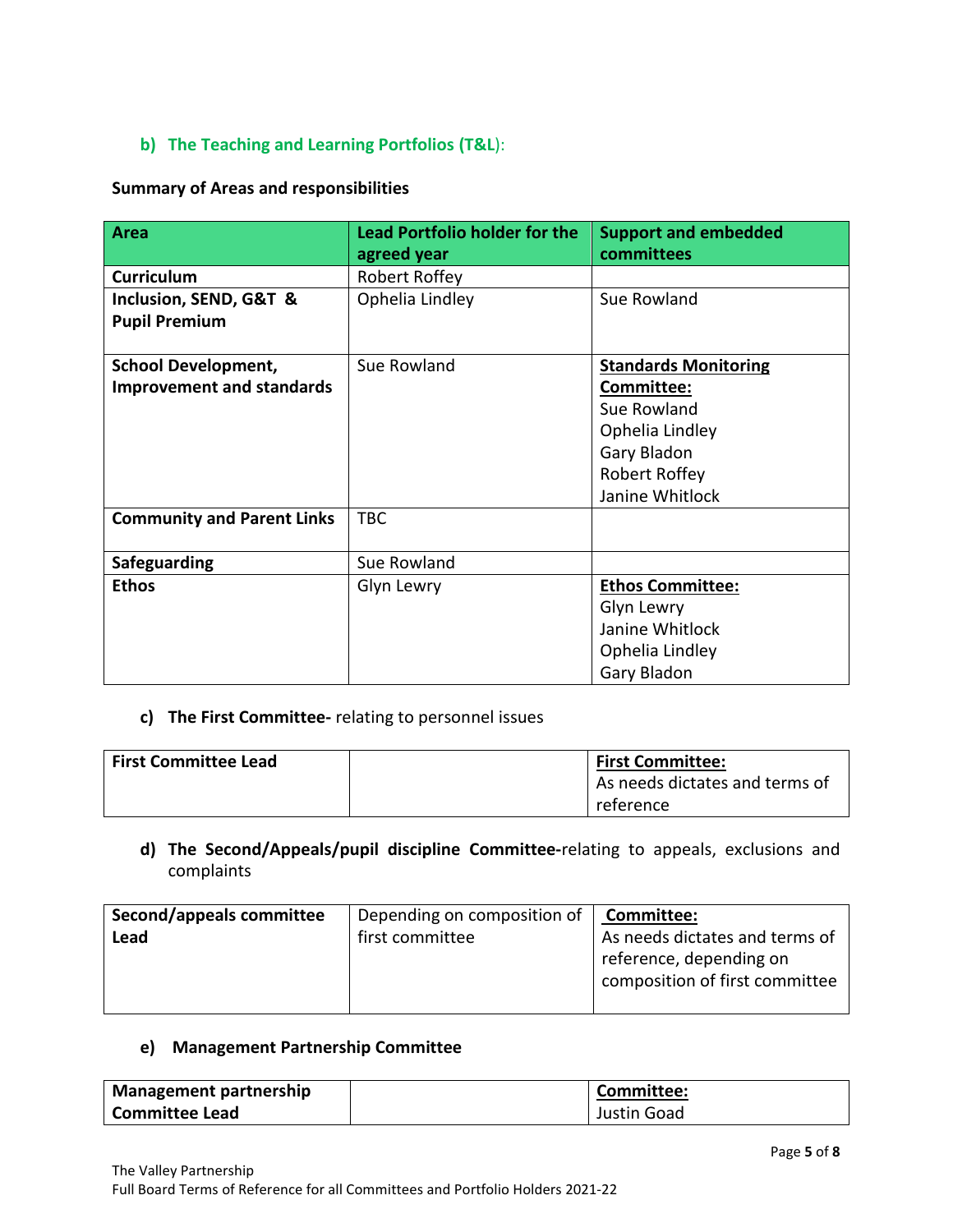|  | <b>Emily Hooper Taylor</b> |
|--|----------------------------|
|  | <b>Richard Wiltshire</b>   |

# **f) Admissions Committee**

| <b>Admission Committee</b> | Committee:      |
|----------------------------|-----------------|
|                            | Gary Bladon     |
|                            | Justin Goad     |
|                            | Ophelia Lindley |
|                            | Janine Whitlock |

**All admissions appeals** will be dealt with according to latest Diocesan and National advice and guidance and a committee established from within the (Full Board of Governors) FBoG as required. In all other matters the teaching and learning Committee will consider admissions and bring to the FBoG as required.

• Consider and confirm each Committee's and portfolio holders' recommendations for its Terms of Reference, delegated powers and priorities for the academic year. These need to be agreed and minuted. They should also consider and confirm the membership of the Committee, process for electing a chair and clerking arrangements.

# **The Terms of Reference for each Committee, including embedded committees, supporting the portfolio lead are:**

**Membership**: Minimum of **three** Governors plus Executive Headteacher where applicable.

Additional non-governors can be members (Associate Members) but must not out-number the Governor members. Some or all can be given voting rights. These rights must be assigned to the associate member at the time of their appointment, and must be recorded in the minutes of the Full Governing Board meeting. Associate members may **only** vote in Committee if they are in the minority i.e.: if there are more governors on the Committee at the time of the vote than associate members.

An Associate member may **not**:

Be the chair or vice chair of the Committee In any circumstances vote on issues relating to the budget and financial commitments of the Governing Board

Governors employed at the school are entitled to hold a Resources Portfolio, but cannot take part in discussion or decisions on the pay or appraisal of anybody employed at the school. (The Executive Headteacher only has to withdraw when his/her own pay or appraisal is being discussed.) The Committee **may** choose to exclude an associate member from any part of its meeting when the business under consideration concerns a member of staff.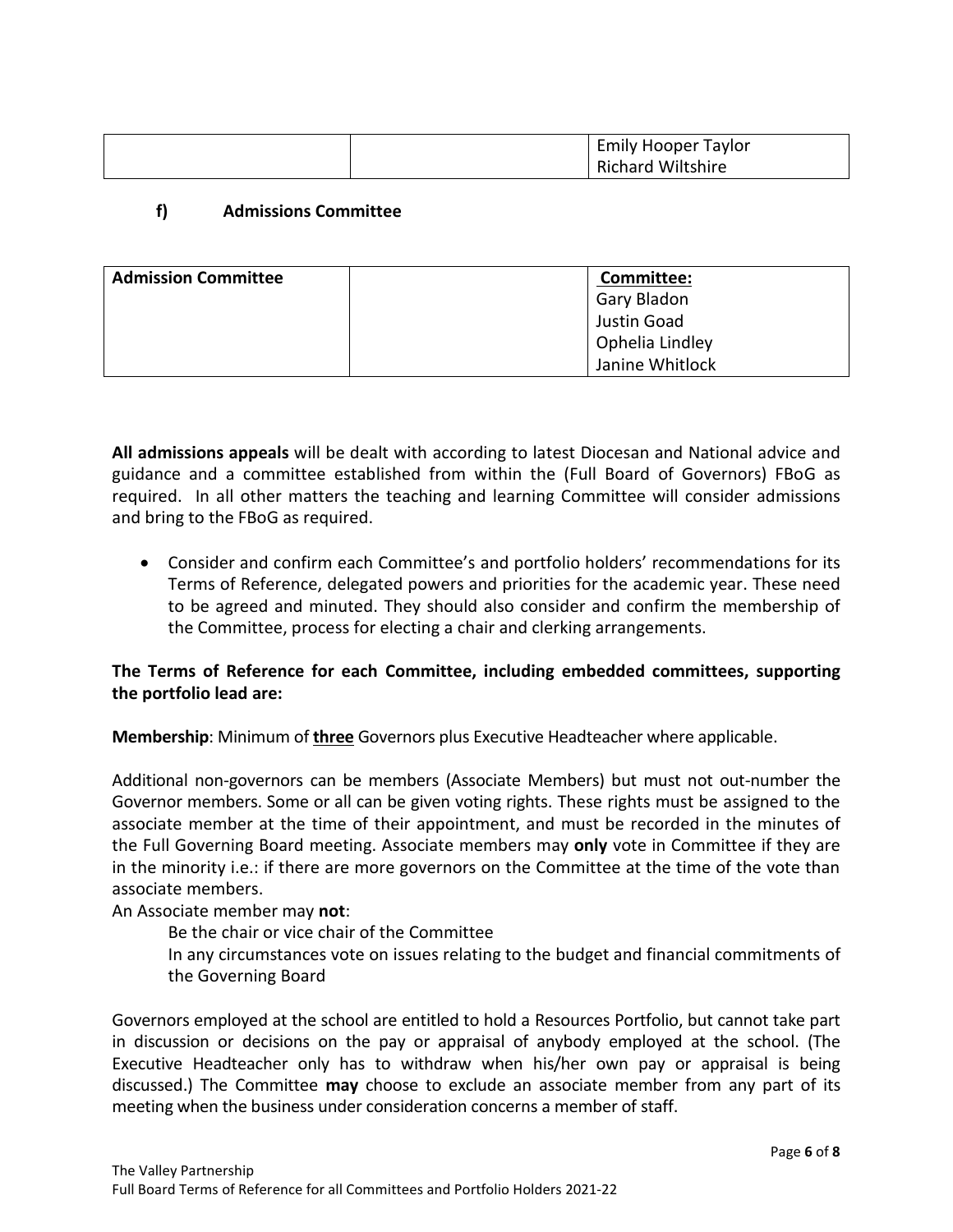# **Quorum: Three members, with the exception of the first, pay, second and pupil discipline committees.**

Governors of which the Headteacher (or his/her appointed representative) must be one. Governors who are employed at the school must be outnumbered by those who are not employed at the school.

**Meetings**: The portfolio holders will meet with relevant staff, as required, by appointment and in liaison with the Executive Headteacher. Committees will elect a Committee Chair at the first meeting of the academic year **unless there is a designated portfolio lead who** *should* **take that lead**.

**Procedures**: As laid down by the Governing Board Regulations and by the **Individual terms of reference for each committee as attached in Appendix 1.**

#### **COMMITTEE CHAIR'S RESPONSIBILITIES**:

- To liaise with Headteacher
- To chair meetings
- To set agenda and ensure it is sent out
- To liaise with LEA

#### **COMMITTEE CLERK'S RESPONSIBILITIES:**

- To arrange meetings & notify members
- Note decisions/options
- To provide written report/minutes and circulate

#### **GENERAL RESPONSIBILITIES OF COMMITTEES AND PORTFOLIO HOLDERS:**

- To act according to the School Government Terms of Reference Regulations, 2000.
- To provide regular written minutes of meetings to the Governing Board identifying decisions taken or required.
- To establish a list of policies and follow a review program coming within the area of responsibility of the Committee and plan accordingly.
- To review the effectiveness of the Committee and portfolio holders and recommend variations to the Terms of Reference. Ensure appropriate Committees are functioning properly and have appropriate membership.
- Where possible, at the first meeting agree a programme of meetings for the year, having regard to the dates for the full Governing Board meetings for the same period.